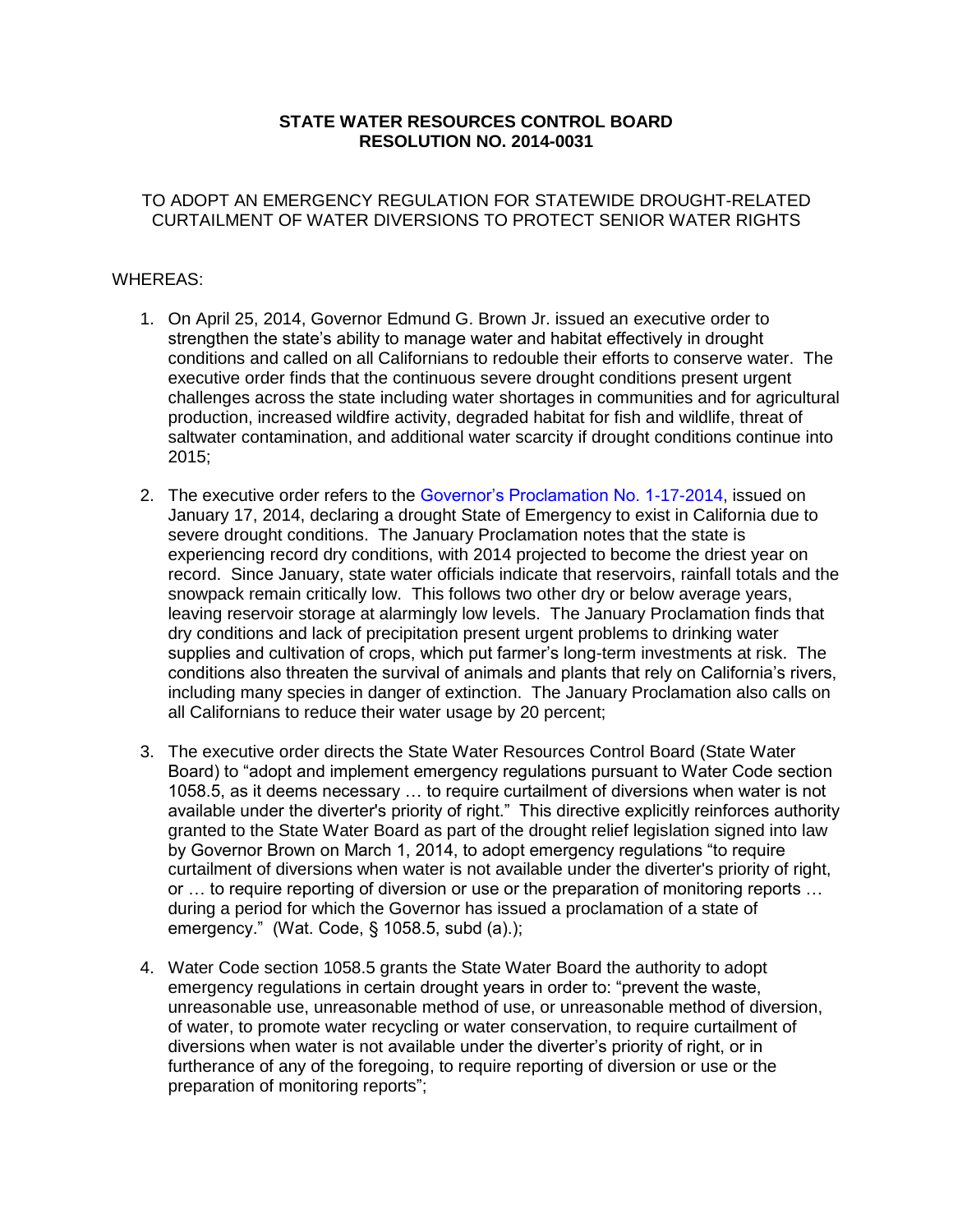- 5. On the same day as the Governor's Proclamation, January 17, 2014, the State Water Board issued a Notice of Surface Water Shortage and Potential for Curtailment of Water Right Diversions. The notice advised that if dry weather conditions persist, the State Water Board will notify water right holders of the requirement to limit or stop diversions of water under their water rights, based on water right priority;
- 6. Due to extreme drought conditions, there is not enough water for all users or uses in most streams, and diversions under junior water rights will need to be curtailed to preserve flows for senior water right holders. Immediate action is needed to effectively and efficiently administer and enforce the state's water rights system in light of significant reductions in water availability due to the current drought;
- 7. Pursuant to the State's water right priority system, the State Water Board needs to curtail water diversions when sufficient flows in a watershed are not available for 1) a water user's needs, based on their priority of right, because available flows are instead needed to satisfy senior rights or to provide a correlative share to equally senior rights (i.e. riparian rights); or 2) when water in the stream is from water imports or previously stored water released for downstream delivery or use, including meeting public trust and water quality requirements, to which certain diverters do not have any right;
- 8. The State's current system for curtailing diversions and enforcing those curtailments will not provide for timely and effective implementation of the State's water right system during the current drought when numerous water diversions require curtailment and enforcement in a short period of time. The emergency regulation improves the State Water Board's abilities to quickly and effectively implement and enforce those curtailments during the current drought to ensure that the State's water right priority system is effectively implemented;
- 9. The emergency regulation is needed to greatly increase timely compliance with and effective enforcement of the reporting requirements and water diversion curtailments issued by the State Water Board during the drought to ensure that senior water rights are protected. While the State Water Board has existing authority to issue curtailment notices for junior water users, and to initiate enforcement action, it is likely that there will be a high degree of noncompliance during the drought that will impact senior water right holders because water will not be available for their diversions due to unauthorized diversions and failure to report;
- 10. Due to the severity of the drought, large numbers of junior water rights will have to cease diverting statewide to protect senior water rights. Many of those water right holders that do not have alternative water supplies, or only have costly alternate supplies, are likely to continue diverting after receiving a curtailment notice under the Board's current authorities. This situation is exacerbated because existing penalties, and the lengthy process to impose them, do not provide an adequate deterrent to noncompliance when weighed against the potential benefits of continued noncompliance. In addition, if a large percent of water right holders simply fail to respond to curtailment notices issued by the Board under its current authorities because of the lack of prompt and meaningful repercussions under the State Water Board's existing authorities, identification of unauthorized diversions is difficult and slow. The State Water Board currently requests that recipients of a curtailment notice submit information regarding, among other things, their curtailment or reason for continued diversion. However, if many water right holders fail to respond to the request for reporting information under the curtailment notices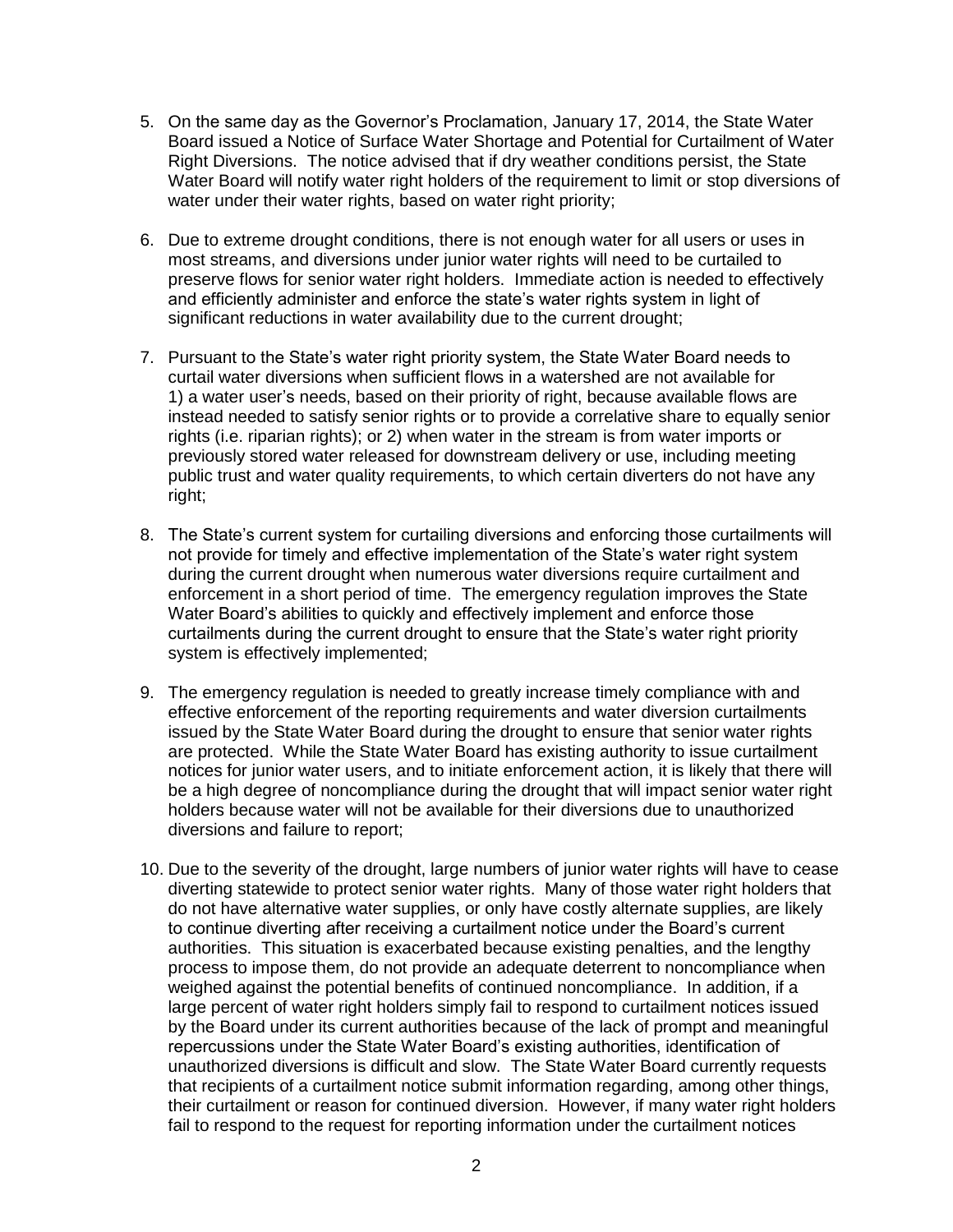issued under the current authorities, it will be exceedingly difficult for the State Water Board to focus curtailment investigations and refine future curtailment analyses to reflect actual hydrologic conditions and actual legal water use;

- 11. The emergency regulation solves both the curtailment and reporting compliance issues identified above by: 1) providing greater assurance that curtailed water rights holders will cease diverting water; and 2) providing greater assurance that curtailed water rights holders will report information regarding continued exercise of their senior rights that will assist the Board to refine curtailments. As opposed to the process required by the State Water Board's existing authorities, which requires case-by-case investigations, issuance of a draft cease and desist order (CDO) or proposed administrative civil liability (ACL), or both, and the opportunity for an evidentiary hearing, a violation of the emergency regulation is itself immediately enforceable by administrative liability. This would be in addition to any ACL for violation of a CDO pursuant to Water Code section 1845 or for unlawful diversion in violation of Water Code section 1052. Due to the potential for more timely and serious enforcement, the emergency regulation is expected to yield much greater compliance, and compliance promptly enough to prevent injury to senior water rights holders;
- 12. Proposed California Code of Regulations, title 23, section 875 provides that the Deputy Director for the Division of Water Rights may issue curtailment orders, and identifies sources of sufficiently reliable information upon which to base a decision to issue those orders. It additionally provides clarification that curtailment orders will be initially issued by mail, and establishes an electronic notice procedure for changes to curtailment orders. Finally, it clarifies that, unlike curtailment notices, curtailment orders issued pursuant to that section are subject to the State Water Board's petition for reconsideration process;
- 13. The Board recently added, by emergency regulation, article 24 to division 3, chapter 2 of California Code of Regulations, title 23. Article 24 contains section 878.1, which identifies certain limited minimum health and safety needs that may be authorized notwithstanding the need for curtailment, and declaring use under even more senior water rights to be a waste and unreasonable use when those minimum health and safety needs cannot be met. Currently, section 878.1 only applies to curtailment orders issued pursuant to section 877 of that article, which addresses minimum flows in Deer, Mill and Antelope Creeks. The proposed emergency regulation for statewide drought-related curtailment of water diversions to protect senior water rights would amend section 878.1 so that the health and safety section would not apply to curtailment orders issued due to lack of water availability pursuant to section 875;
- 14. The State Water Board recognizes that strict application of the priority system can have harsh consequences for many water users that depend on diversions for water uses that are important on a personal, local, regional and state-wide level, and that many water users are working together to find mutually acceptable solutions to the water shortage. Section 878.3 would establish a methodology for water users to propose alternatives to curtailment orders based on priority under section 875, and would allow the Executive Director to approve such agreements, provided that the agreements do not injure other legal users of water and do not unreasonably harm fish and wildlife as compared to the curtailment methods described in section 875;
- 15. Emergency regulations adopted under Water Code section 1058.5 remain in effect for up to 270 days;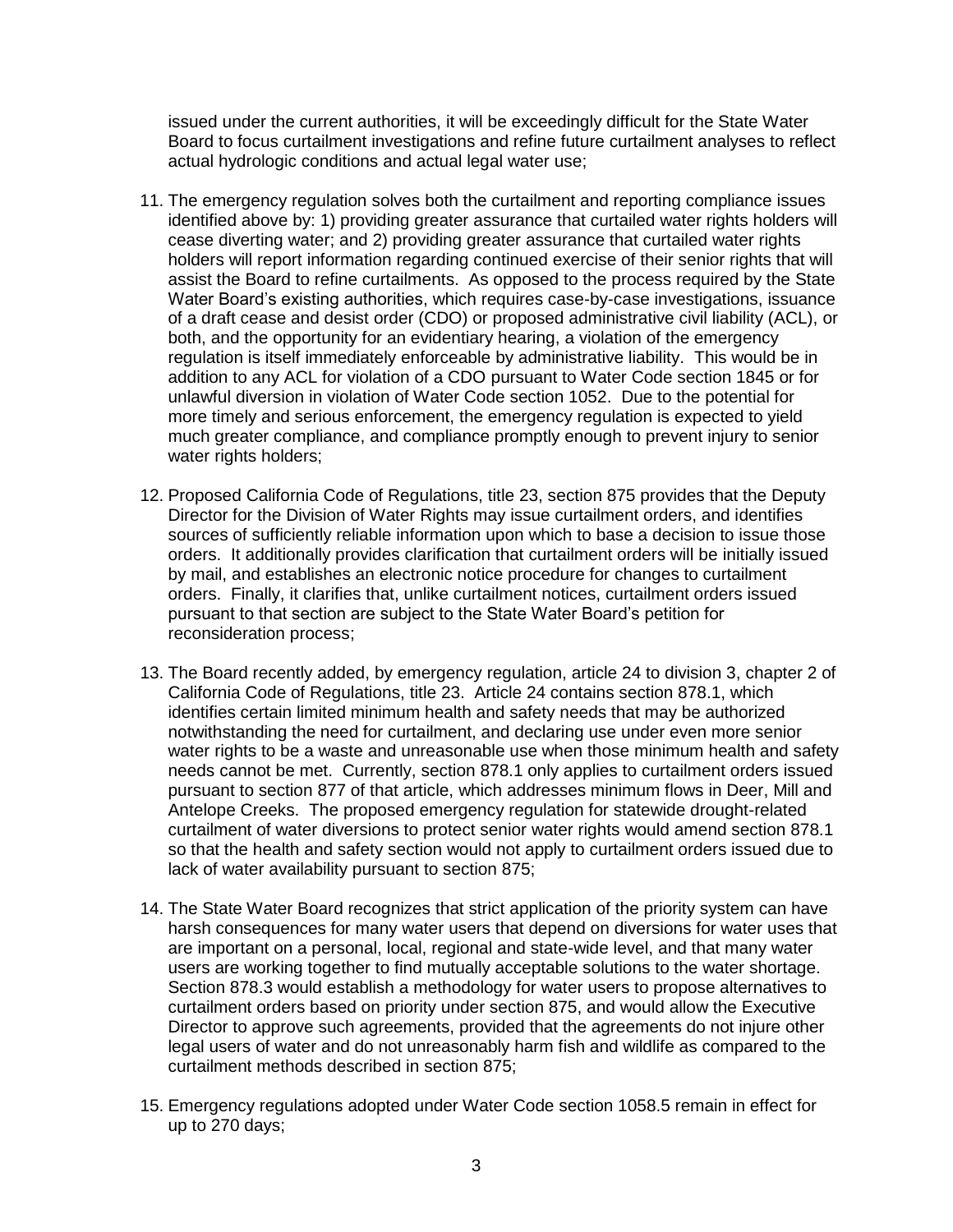- 16. On June 20 and 21, 2014, the State Water Board issued public notice that the State Water Board would consider the adoption of the regulation at the Board's regularly- scheduled July 1, 2014 public meeting, in accordance with applicable State laws and regulations. The State Water Board also distributed for public review and comment a Finding of Emergency that complies with State laws and regulations;
- 17. On April 25, 2014, the Governor suspended the review required by the California Environmental Quality Act to allow the State Water Board to adopt emergency regulations pursuant to Water Code section 1058.5, as it deems necessary to prevent the waste, unreasonable use, unreasonable method of use, or unreasonable method of diversion of water, to promote water recycling or water conservation, and to require curtailment of diversions when water is not available under the diverter's priority of right;
- 18. As discussed above, the State Water Board is adopting the emergency regulation because of emergency drought conditions, the need for prompt action, and current limitations in the existing enforcement process;
- 19. Proposed California Code of Regulations, title 23, section 875, subdivision (c), provides that curtailment orders will be mailed to each water right holder or the agent of record on file with the State Water Board, Division of Water Rights and that the order shall be accompanied by the Deputy Director's determination of the: (i) quantity of water supply available by priority or type of right; (ii) total water right demand, including the known quantity and basis of right; and (iii) the State Water Board's assumptions pertaining to the diverter's right. In addition, the Deputy Director shall provide information regarding the quantity of water that should be made available by the prior curtailment of more junior water rights. This information will also be posted to the State Water Board's website at least five working days prior to issuance of any curtailment orders. The State Water Board will also send information electronically out via lyris lists it maintains to affected water right holders, including drought notices and updates regarding curtailments and notices of data used to support curtailments and suspension of curtailments. The State Water Board will also provide the same information for curtailment notices issued under the State Water Board's existing processes;
- 20. The Division of Water Rights will timely suspend curtailment notices under the existing process and curtailment orders pursuant to the emergency regulation based on hydrology;
- 21. Given complexities surrounding the relative priority of individual pre-1914 appropriative water rights and riparian water rights, the emergency regulation does not apply curtailment orders to these categories of water rights. However, in light of the complexities regarding the relative priority of riparian and pre-1914 appropriative rights, upon receipt of a complaint alleging interference with a water right by a riparian or pre- 1914 water right holder, or information indicating unlawful diversion of stored water by riparians or pre-1914 water right holders, the Deputy Director may issue an order to these diverters requiring the diverter to provide certain information necessary for determining issues of relative priority. Staff are encouraged to investigate whether curtailment notices and potential enforcement under the Board's existing processes should be pursued for these diverters based on the information received;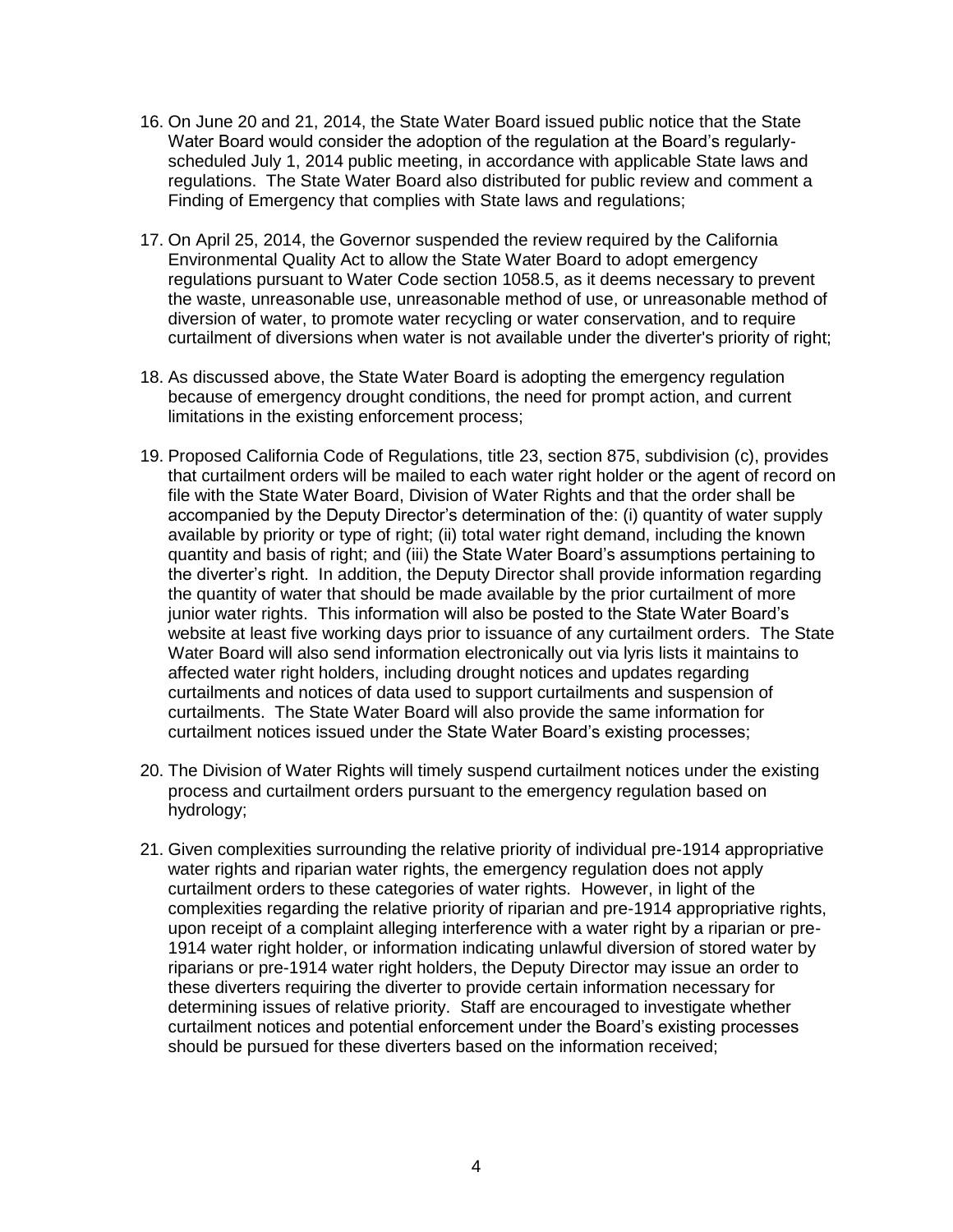- 22. To assure that the State Water Board is prepared for another dry year, it will engage with stakeholders in various watersheds over the next six months to refine data and gather input on how to most effectively implement and enforce the water rights priority system in future dry years. The primary objective is to improve the State Water Board's and the water users' confidence in the technical tools and analysis that will be used for making determinations on water availability relative to water rights priority. The Executive Director and staff will provide a report with recommendations to the Board by January 31, 2015. As part of this process, State Water Board staff and stakeholders will consider: 1) the State Water Board's January 1978 "Dry Year Program" and its recommendations for enforcing the water rights priority system; 2) the 2014 curtailment and complaint process; 3) the quality of the data in the water rights database for post- 1914 and pre-1914 appropriative water rights and riparian water rights (including as compared to the reported demand data in the 1978 Dry Year Program Report, statewide planning models and other available information); and 4) opportunities to expand and improve data and database capabilities to assist with the implementation of the water rights priority system in future dry years;
- 23. Pursuant to Water Code section 7, the State Water Board is authorized to delegate authority to the Executive Director and to the Division of Water Rights Deputy Director. The State Water Board has delegated authority to the Executive Director and to the Deputy Director for the Division of Water Rights; and

THEREFORE BE IT RESOLVED THAT:

- 1. The State Water Board adopts California Code of Regulations, title 23, sections 875 and 878.3, and amends sections 878.1 and 879, as appended to this resolution as an emergency regulation;
- emergency regulation; 2. The State Water Board staff will submit the regulation to the Office of Administrative Law (OAL) for final approval;
- 3. If, during the approval process, State Water Board staff, the State Water Board, or OAL determines that minor corrections to the language of the regulation or supporting documentation are needed for clarity or consistency, the State Water Board Executive Director, the Deputy Director for the Division of Water Rights or their designees may make such changes;
- 4. These regulations shall remain in effect for 270 days after filing with the Secretary of State unless the State Water Board determines that it is no longer necessary due to changed conditions, or unless the State Water Board renews the regulations due to continued drought conditions as described in Water Code section 1058.5;
- 5. As quickly as possible and not later than 30 days after receipt of any petition for reconsideration of a curtailment order issued pursuant to this emergency regulation, State Water Board, Division of Water Rights staff shall conduct an initial review of the petition to determine if the petition raises significant factual issues that are likely to merit reconsideration of the curtailment order. In cases where significant factual issues that are likely to merit reconsideration of a curtailment order are identified, the Division of Water Rights shall immediately suspend any applicable curtailment order until such time as the petition for reconsideration is acted upon. The Executive Director shall provide frequent reports to the Board regarding matters raised in petitions for reconsideration; and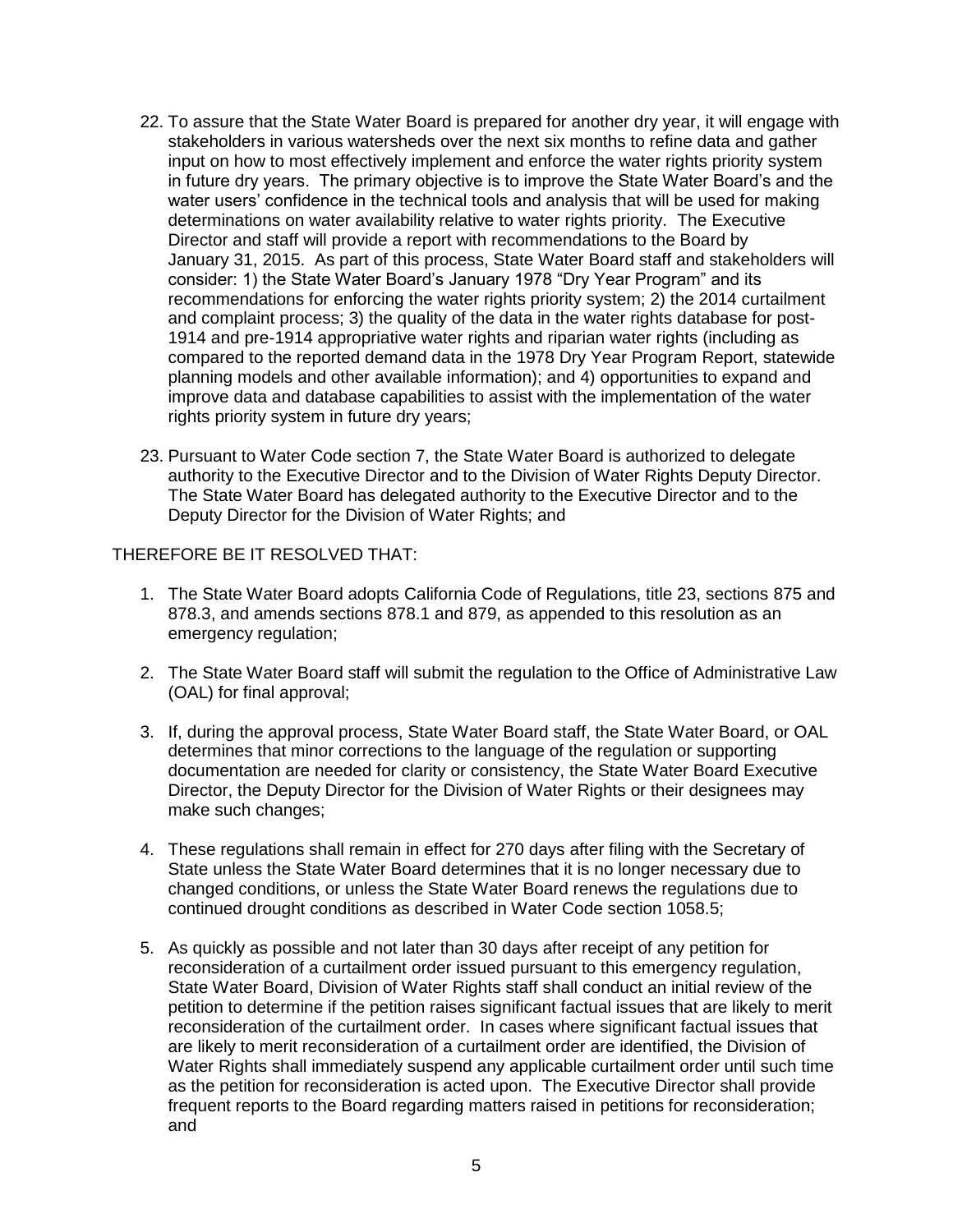6. Except for purposes of enforcement of a curtailment order issued pursuant to this regulation, this regulation and any curtailment order issued hereunder shall not be cited or relied upon as authority for, or evidence of, any water right affected or protected by this regulation.

## **CERTIFICATION**

 The undersigned Clerk to the Board does hereby certify that the foregoing is a full, true, and correct copy of a resolution duly and regularly adopted at a meeting of the State Water Resources Control Board held on July 2, 2014.

AYE: NAY: None ABSENT: None ABSTAIN: None Chair Felicia Marcus Vice Chair Frances Spivy-Weber Board Member Tam M. Doduc Board Member Steven Moore Board Member Dorene D'Adamo

anine Joursend

Jeanine Townsend Clerk to the Board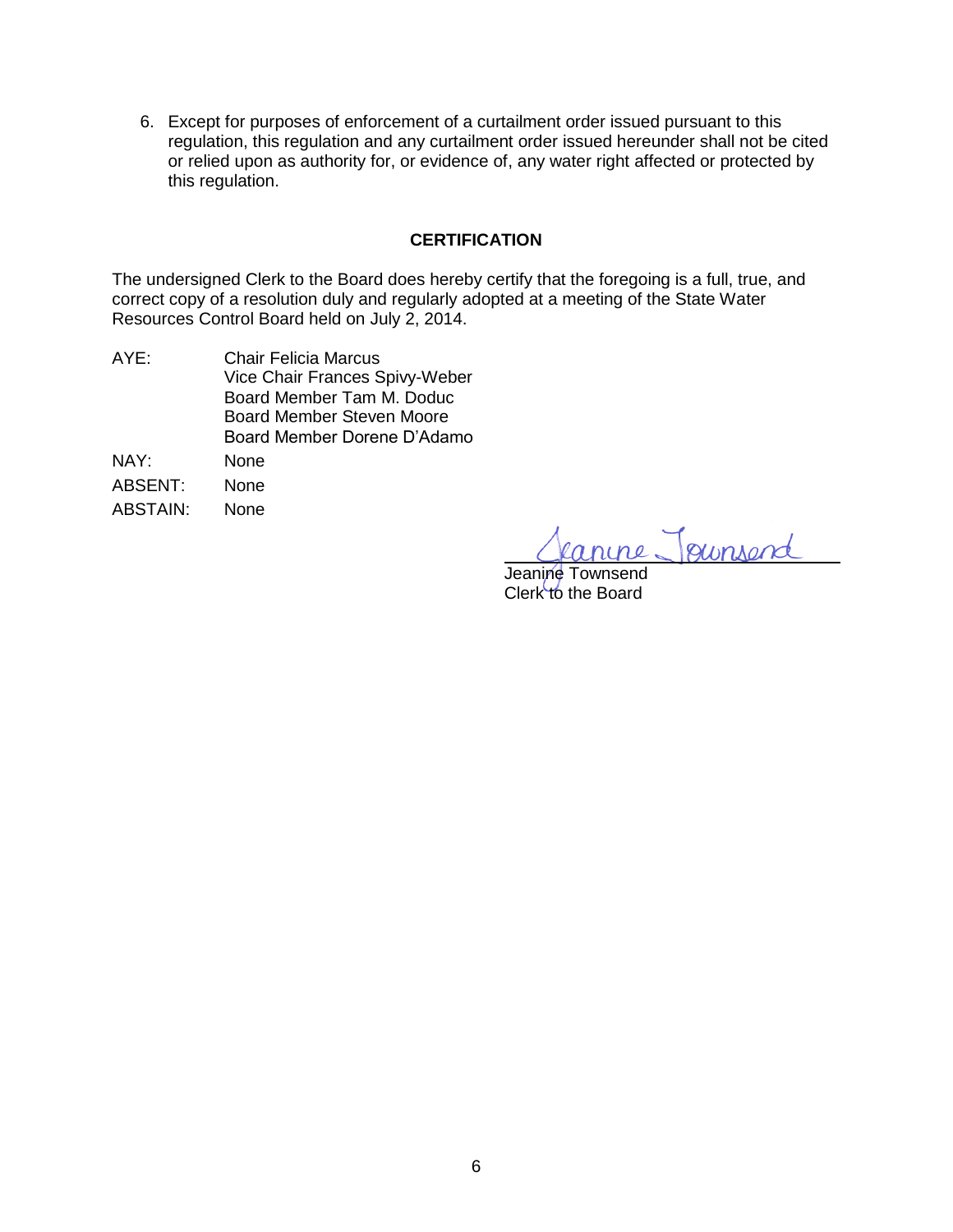## **§ 875 Curtailments Due to Lack of Water Availability**

 (a) California is in a state of extreme drought, and the Governor has issued a proclamation of a state of emergency based on these drought conditions.

 Resources Control Board to adopt emergency regulations to provide for curtailments in order Under such drought circumstances, Water Code section 1058.5 provides for the State Water of water right priority when water is not available under the diverter's priority of right.

- diversions, the Deputy Director for the Division of Water Rights, or her designee, may issue curtailment orders to post-1914 appropriative water right holders in order of water right 878 and 878.3. (b) After the effective date of this regulation, when flows are sufficient to support some but not all priority, requiring the curtailment of water diversion and use except as provided in sections
- 878 and 878.3.<br>(c) In determining whether water is available under a diverter's priority of right and to issue or suspend curtailment orders, the Deputy Director for the Division of Water Rights, or her designee, may rely upon:
	- (1) Relevant available information regarding date of priority , including claims of first use in statements of water diversion and use and other information contained in the Division of Water Rights files. Absent evidence to the contrary, riparian water rights are presumed senior to appropriative water rights with regard to natural flow for purposes of curtailments pursuant to this section.
	- (2) Water right demand projections based on: recent reports of water use for permits and watermasters. licenses, 2010, or later, statements of water diversion and use, or reports submitted by
	- (3) Water availability projections based on:
		- i. Projected full natural flow data supplied by the Department of Water Resources, where available;
		- ii. Projections from the National Weather Service's River Forecasts website, where available;
		- available;<br>iii. Stream gage data, where available; or
		- iv. Other data that the Deputy Director for the Division of Water Rights determines is appropriate, given data availability and reliability and staff resources.
	- (4) To the extent that it is available and staff resources permit, the Deputy Director for the Division of Water Rights may also consider additional pertinent and reliable information when determining water right priorities, water availability and demand projections, and whether curtailment orders should be suspended.

 Any order issued pursuant to this section shall be accompanied by the Deputy Director's determination of the: (i) quantity of water supply available by priority or type of right; (ii) total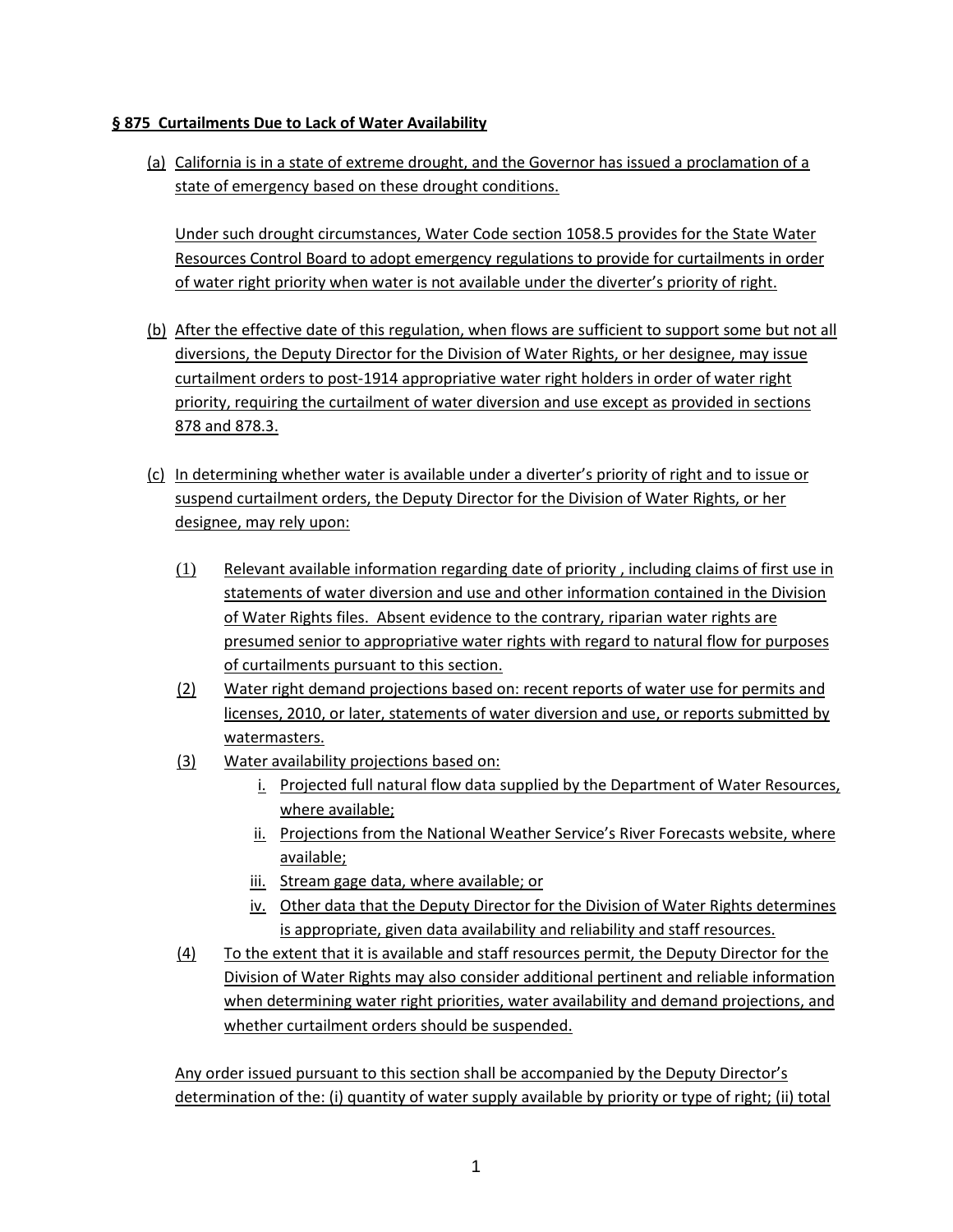water right demand, including the known quantity and basis of right; and (iii) the State Water Board's assumptions pertaining to the diverter's right. When issuing curtailment orders to senior water right holders, the Deputy Director shall include information regarding the quantity of water that should be made available by the prior curtailment of more junior water rights.

- (d) Curtailment orders will initially be mailed to each water right holder or the agent of record on file with the State Water Resources Control Board, Division of Water Rights. The Deputy water users exercising the water right. Director shall provide notice by lyris or the State Water Board's drought webpage at least five (5) working days prior to issuance of curtailment orders. The water right holder or agent of record is responsible for immediately providing notice of the orders to all diverters and/or
- (e) Within 7 days of the effective date of this regulation, the State Water Resources Control Board notices and updates regarding curtailments. Notice provided by email or by posting on the related to drought notices and updates regarding curtailments. will establish an email distribution list that water right holders should join to receive drought State Water Resources Control Board's drought web page shall be sufficient for all purposes
- 2 (commencing with section 1122) of chapter 4 of part 1 of division 2 of the California Water  $f$  All curtailment orders issued under this article shall be subject to reconsideration under article Code.

#### **§ 878.1 Minimum Health and Safety Needs**

(a) This section shall not apply to curtailments issued under section 875 of this article.

- (ab) A diversion that would otherwise be subject to curtailment may be authorized if:
	- (1) The diversion is necessary for minimum health and safety needs; and therefore
	- (2) The diversion is necessary to further the constitutional policy that the water resources of the state be put to beneficial use to the full extent they are capable, and that waste and unreasonable use be prevented, notwithstanding the effect of the diversions on more senior water rights or instream beneficial uses.
- (bc) Given the essential nature of water in sustaining human life, use even under a more senior right for any other purpose when domestic and municipal supplies required for minimum health and safety needs cannot be met is a waste and unreasonable use under the California Constitution, Article X, § 2.
	- (1) Diversions for domestic and municipal use under any valid basis of right, of less than 50 gallons per person, per day, and not exceeding 10 acre-feet per year of storage or 4,500 gallons per day of direct diversion, may continue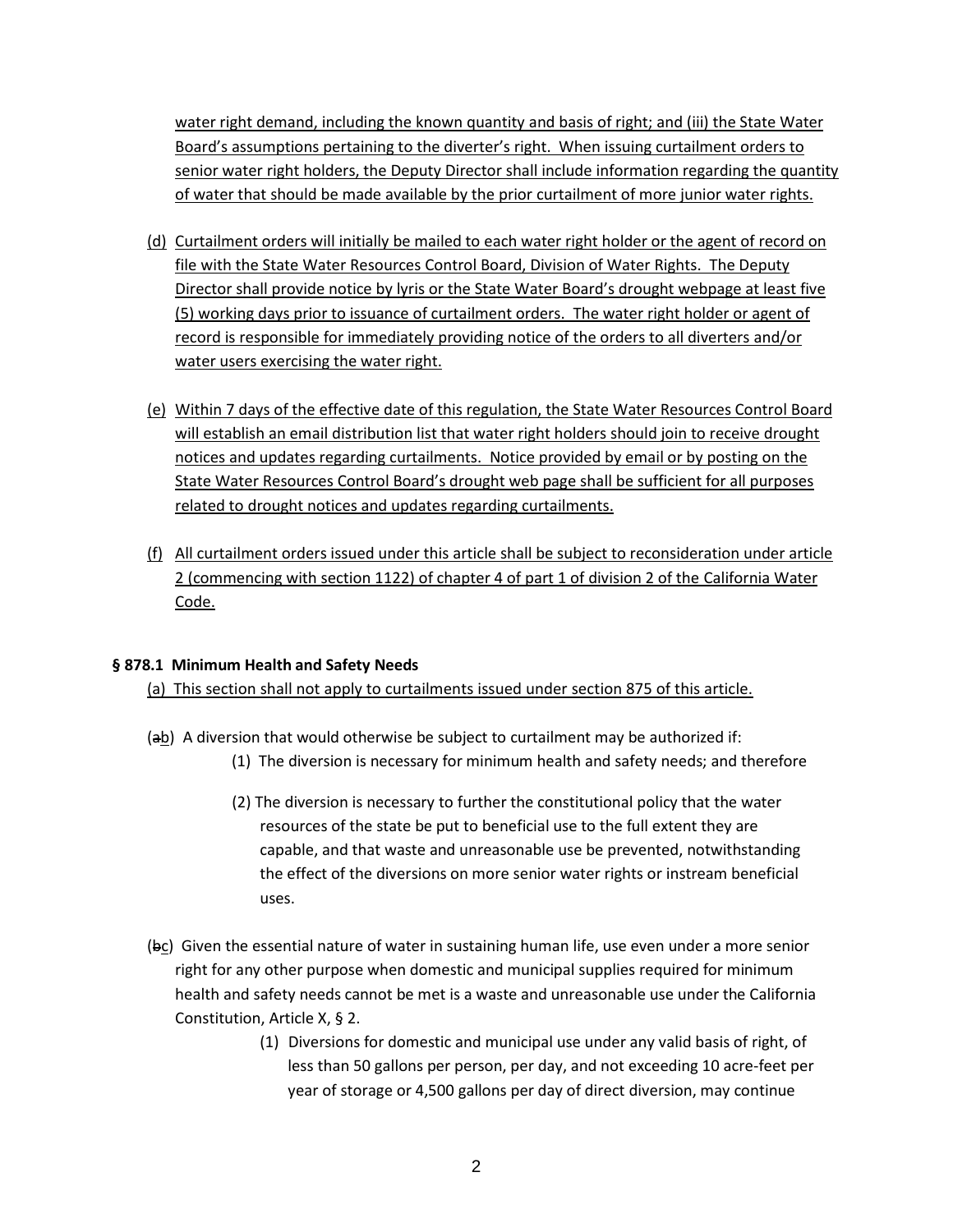after issuance of a curtailment order without further approval from the Deputy Director, subject to the conditions set forth in this section. Any diverter wishing to continue diversion under this subdivision must submit to the Deputy Director certification, under penalty of perjury, of compliance with the requirements of subdivisions (bc)(1)(A)-(G), below. The Deputy Director may request additional information or set additional requirements on continued diversion.

- (A) Not more than 50 gallons per person per day will be diverted under all bases of right;
- (B) The diversion is necessary to achieve the minimum amount of water necessary for health and safety, up to 50 gallons per person per day, after all other alternate sources of potable water have been used. To the extent other potable water is available, those sources will be used first and the total used will not exceed 50 gallons per person, per day;
- (C) The diverter or all end users are operating under the strictest existing conservation regime for that place of use, if such a plan exists for the area or service provider, or shall be operating under such regime within 30 days. If additional approvals are required before implementation of the conservation regime, the diverter must certify that all possible steps will be taken immediately to ensure prompt approval;
- (D) No potable water will be used for outdoor landscaping while this approval is in effect. Water service providers must implement this provision as rapidly as possible, up to a limit of 15 days. If additional approvals are required before implementation of the conservation regime, the diverter must certify that all possible steps will be taken to ensure prompt approval;
- (E) If the diverter has the authority to set rates, that such rates are set to encourage conservation, or that changing the rates to encourage conservation shall be considered at the next opportunity, but no later than 30 days from certification. If additional approvals are required before implementation of such a rate structure, the diverter must certify that all possible steps will be taken to ensure prompt approval. If the diverter does not implement rates to encourage conservation, it must submit to the Deputy Director with the next required reporting an explanation of why such rate setting is inappropriate despite the current drought;
- (F) If the diverter is a public water supplier under Water Code section 350 et seq., that it has declared a water shortage emergency condition and adopted regulations and restrictions on the delivery of water or has noticed a meeting for adoption within the next 10 days, and shall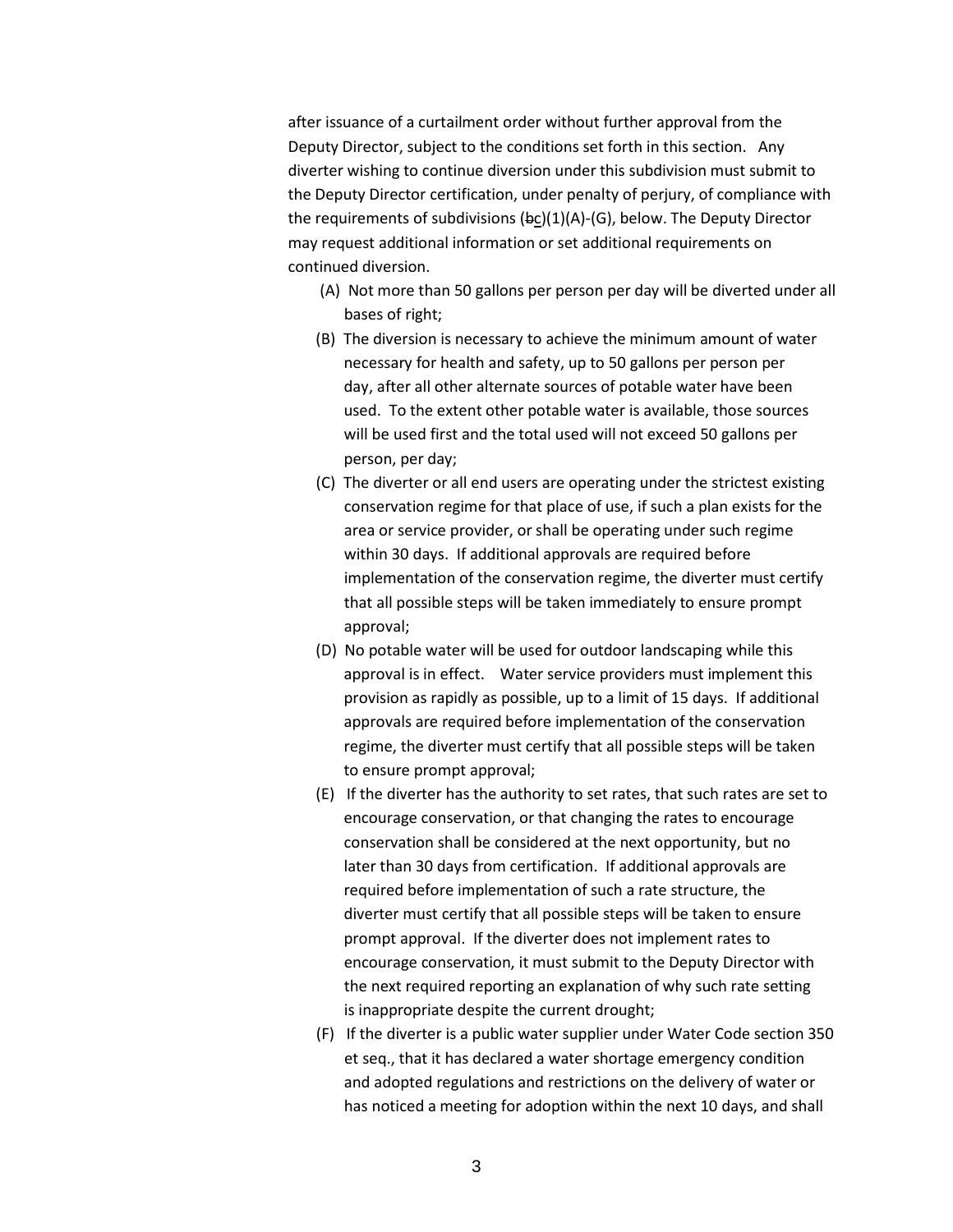adopt conservation and water delivery restrictions and regulations within the next 30 days. To the extent regulations and restrictions require additional approval, the diverter must certify that all possible steps will be taken to ensure prompt approval.

- (G) The diverter has either pursued steps to acquire other sources of water, but has not yet been completely successful, as described in an attached report, or the diverter will pursue the steps in an attached plan to identify and secure additional water.
- (2) To the extent that a diversion for domestic or municipal use requires more than 50 gallons per person, per day to meet minimum health and safety needs, or for up to 50 gallons per person, per day exceeding 10 acre-feet of storage or a total of 4,500 gallons per day, the continuing diversion of water after issuance of a curtailment notice for the diversion requires submission of a petition and approval by the Deputy Director. The Deputy Director may condition the requirements. Any petition to continue diversion to meet minimum health and safety needs of more than 50 gallons per person, per day, or for up to 50 gallons per person, per day exceeding 10 acre-feet of storage or a total of 4,500 gallons per day, must: approval on implementation of additional conservation measures and reporting
	- (A) Describe the specific circumstances that make the requested diversion amount necessary to meet minimum health and safety needs, if a larger amount is sought.
	- (B) Certify compliance and provide documentation of the actions described in subdivision (bc)(1)(C) – (bc)(1)(G).
	- (C) Describe any other additional steps the diverter will take to reduce diversions and consumption.
	- (D) Provide the timeframe in which the diverter expects to reduce usage to no more than 50 gallons per person, per day, or why minimum health and safety needs will continue to require more water.
- (ed) All other diversions for minimum health and safety needs, except for an imminent threat to life, require approval from the Deputy Director. The Deputy Director may approve a petition under this subdivision or subdivision (bc)(2) upon a finding that the diversion is in furtherance of the constitutional policy that the water resources of the state be put to beneficial use to the full extent they are capable, and that waste and unreasonable use be prevented, notwithstanding the effect of the diversion on senior water rights or instream beneficial uses, and may condition approval as appropriate to ensure that the diversion and use are reasonable and in the public interest.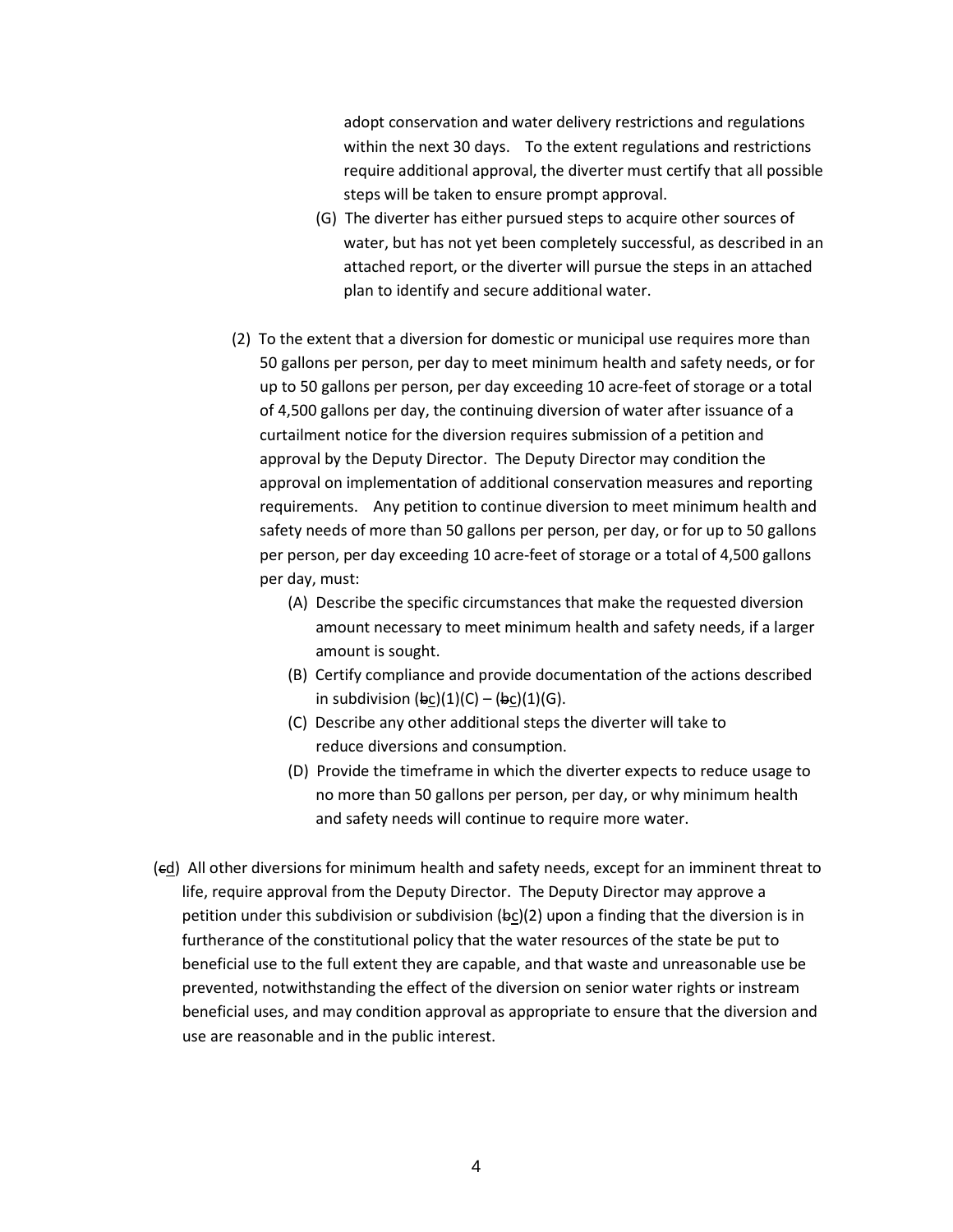- (de) "Minimum health and safety needs," as used in this article, means the amount of water necessary for prevention of adverse impacts to human health and safety, for which there is no reasonable alternate supply. "Minimum health and safety needs" include:
	- (1) Domestic and municipal supplies as described in subdivision  $(\theta \underline{c})$ .
	- (2) Water supplies necessary for energy sources that are critical to basic grid reliability, as identified by the California Independent System Operator, California Public Utilities Commission, California Energy Commission, or a similar energy grid reliability authority, and as authorized by the Deputy Director.
	- (3) Water supplies identified by the California Department of Forestry and Fire Protection, or another appropriate authority, as regionally necessary for fire preparedness, and as approved by the Deputy Director.
	- (4) Water supplies identified by the California Air Resources Board, a local air quality management district, or other appropriate public agency with air quality expertise, as regionally necessary to address critical air quality impacts in order to protect public health, and as authorized by the Deputy Director.
	- (5) Water supplies necessary to address immediate public health or safety threats, as determined by a public agency with health or safety expertise, subject to approval of the Deputy Director. Such a petition should include a description of the public health need, a description of why the need is immediate, an estimate of the amount of water needed, and a certification that the supply will be used only for the stated need. If necessary to resolve immediate public health or safety threats, the diversion may continue while the petition is being prepared and is pending. The Deputy Director may require additional information to support the initial petition, as well as information on how long the diversion is expected to continue, and a description of other steps taken or planned to obtain alternative supplies.
	- (6) Other water needs not identified, which a state, local, tribal or federal health, environmental or safety agency has determined are critical to public health and safety, or to the basic infrastructure of the state, subject to Deputy Director approval. Petitioners wishing to continue diversions for these uses must identify the health and safety need, include approval from the appropriate public entity, describe why the amount requested is critical for the need and cannot be met through alternate supplies, state how long the diversion is expected to continue, certify that the supply will be used only for the stated need, and describe steps taken and planned to obtain alternative supplies.
	- (ef) Notice of certification, petitions and decisions under this section and section 878 will be posted as soon as practicable on the State Board's drought webpage. The Deputy Director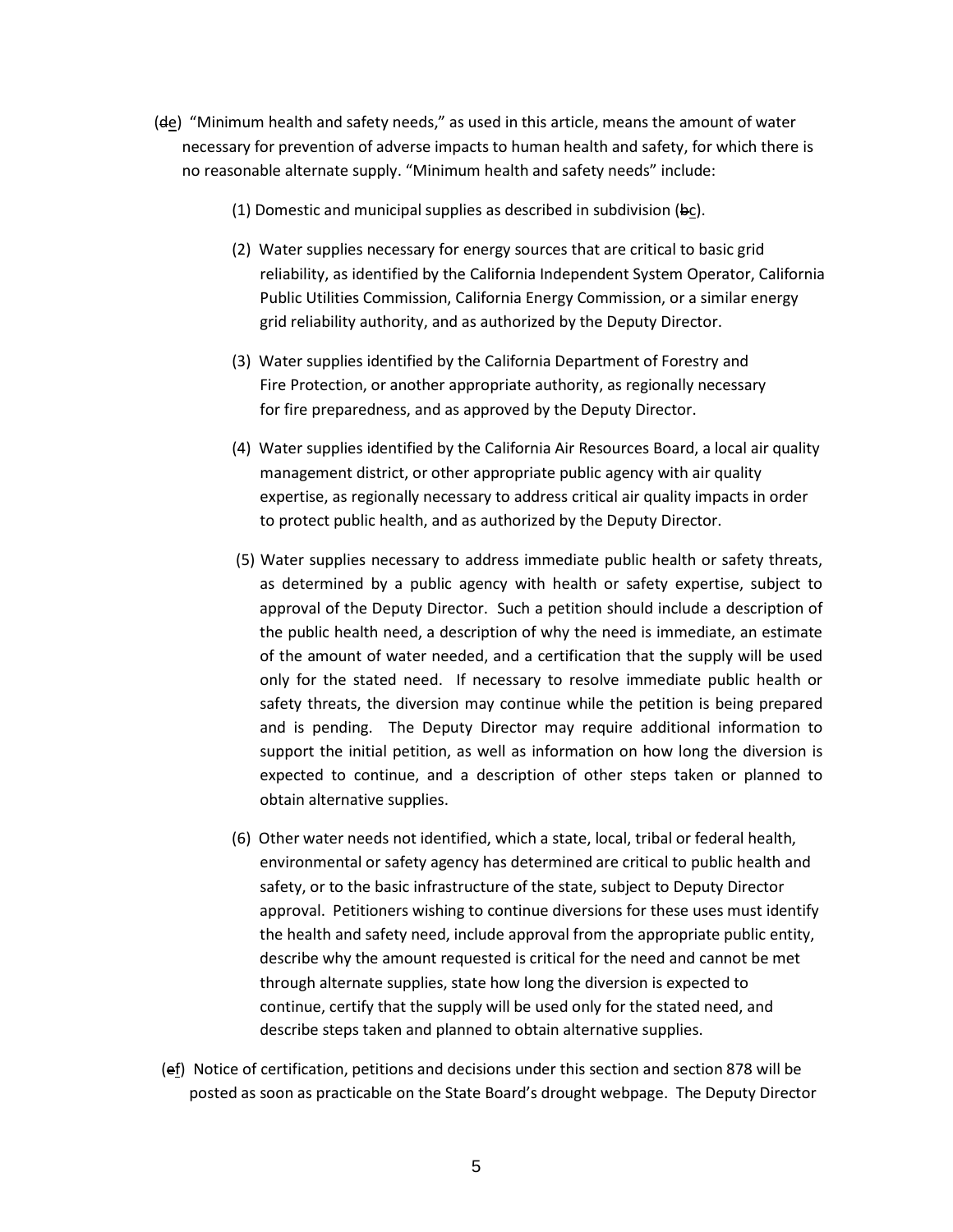may issue a decision under this article prior to providing notice. Any interested person may file an objection to the certification, petition or decision. The objection shall indicate the manner of service upon the certifier or petitioner. The State Board will consider any objection, and may hold a hearing thereon, after notice to all interested persons.

#### **§ 878.3 Alternative Water Sharing Agreements**

 Water users may propose regional alternatives to curtailment that achieve the purposes of the curtailment process described under section 875. Petitions to implement alternative water sharing agreements to coordinate diversions or otherwise share water in place of State Water Executive Director at any time. Petitioners must demonstrate to the satisfaction of the Executive Director that any agreement under this section will not injure legal users of water not on fish and wildlife. The Executive Director may approve a petition, subject to conditions appropriate to ensure that the standard of approval are met, including reporting requirements. article or as an unauthorized diversion or use. Resources Control Board-issued curtailment orders under this article may be submitted to the signatory to the agreement and that the agreement does not impose an unreasonable impact Diversions covered by an approved agreement pursuant to this section are subject to this article and violations of such approved agreement shall be subject to enforcement as a violation of this

 Notice of petitions and decisions under this section will be posted as soon as practicable on the decision under this article prior to providing notice. Any interested person may file an objection to the petition or decision. The objection shall indicate the manner of service upon the parties that petitioned for approval of the regional alternative. The State Water Resources Control Board will consider any objection, and may hold a hearing thereon, after notice to all interested State Water Resources Control Board's drought webpage. The Executive Director may issue a persons.

#### **§ 879. Reporting**

- (a) All water users or water right holders issued a curtailment order under this article are required within five days to submit under penalty of perjury a certification of the following actions taken in response to the curtailment order, certifying, as applicable, that:
	- (1) Diversion under the water right identified has been curtailed;
	- (2) Continued use is under other water rights not subject to curtailment, specifically identifying those other rights, including the basis of right and quantity of diversion;
	- (3) Diversions continue only to the extent that they are direct diversions for hydropower;
	- (4) A petition has been filed as authorized under section 878.1, that the diversion will be authorized if the petition is approved, that the subject water right authorizes the diversion in the absence of a curtailment order, and that diversion and use